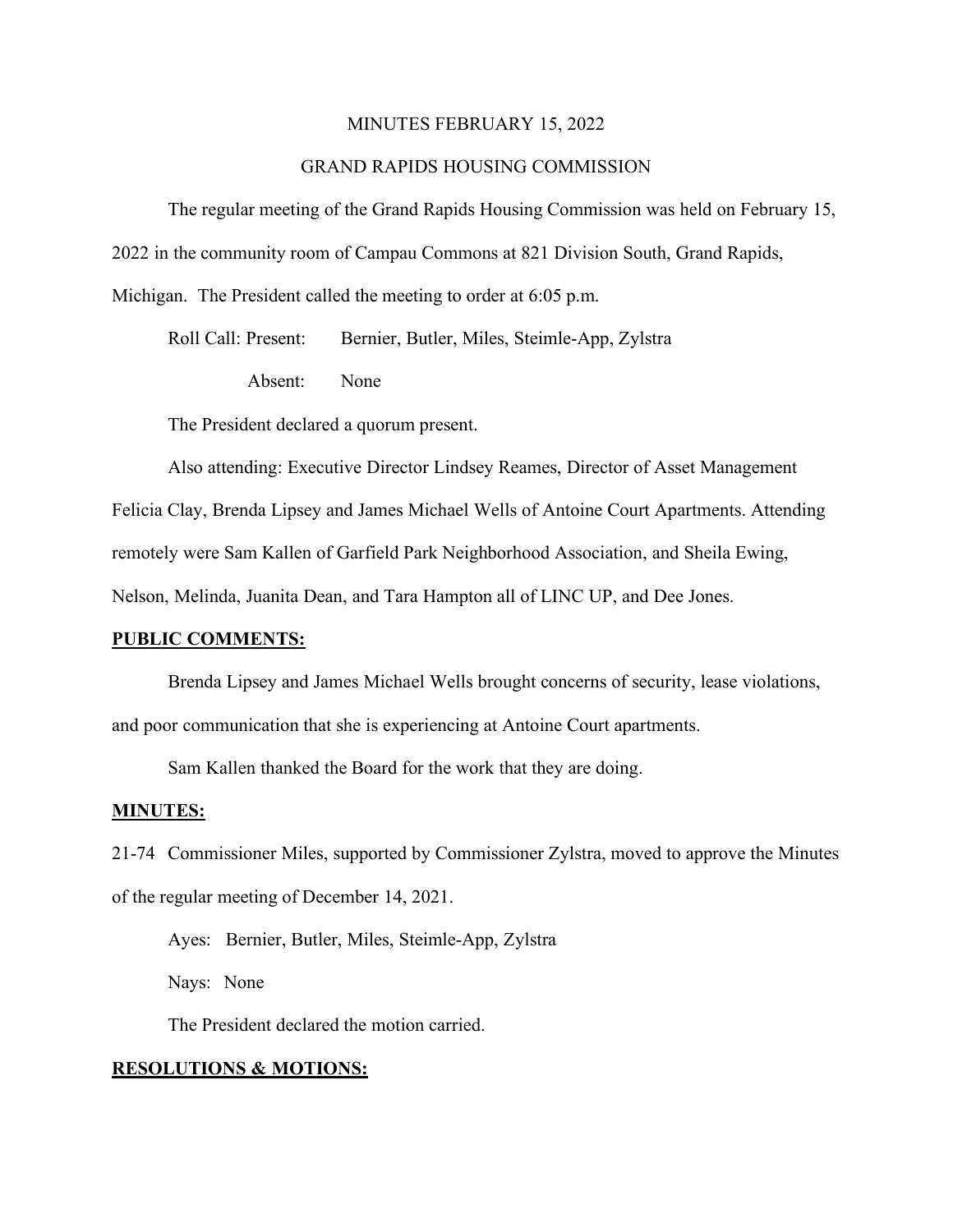1. The President presented the Commission with a copy of the resolution approving the financial statements for period ending January 31, 2022.

21-75 The following resolution was introduced and considered:

## **Resolution to Approve Operating Statement of Income and Expenditures**

**WHEREAS**, the Operating Statement of Income and Expenditures for the period ended

**JANUARY 31, 2022** has been prepared for and submitted to the Grand Rapids Housing

Commission; and

**WHEREAS**, the Housing Commission has reviewed the Statements; and

**WHEREAS**, the Housing Commission, in its review, has determined that the expenditures are necessary in the efficient and economical operation of the Housing Commission for the purpose of serving low income families.

## **NOW, THEREFORE, BE IT RESOLVED BY THE BOARD OF COMMISSIONERS OF**

**THE GRAND RAPIDS HOUSING** that the Operating Statement of Income and Expenditures for the period ended **JANUARY 31, 2022** are in all respects approved.

Commissioner Steimle-App, supported by Commissioner Zylstra, moved adoption of the foregoing resolution.

Ayes: Bernier, Butler, Miles, Steimle-App, Zylstra

Nays: None

The President declared the motion carried.

2. The President presented the Commission with a copy of the resolution approving revised operating budgets.

21-76 The following resolution was introduced and considered: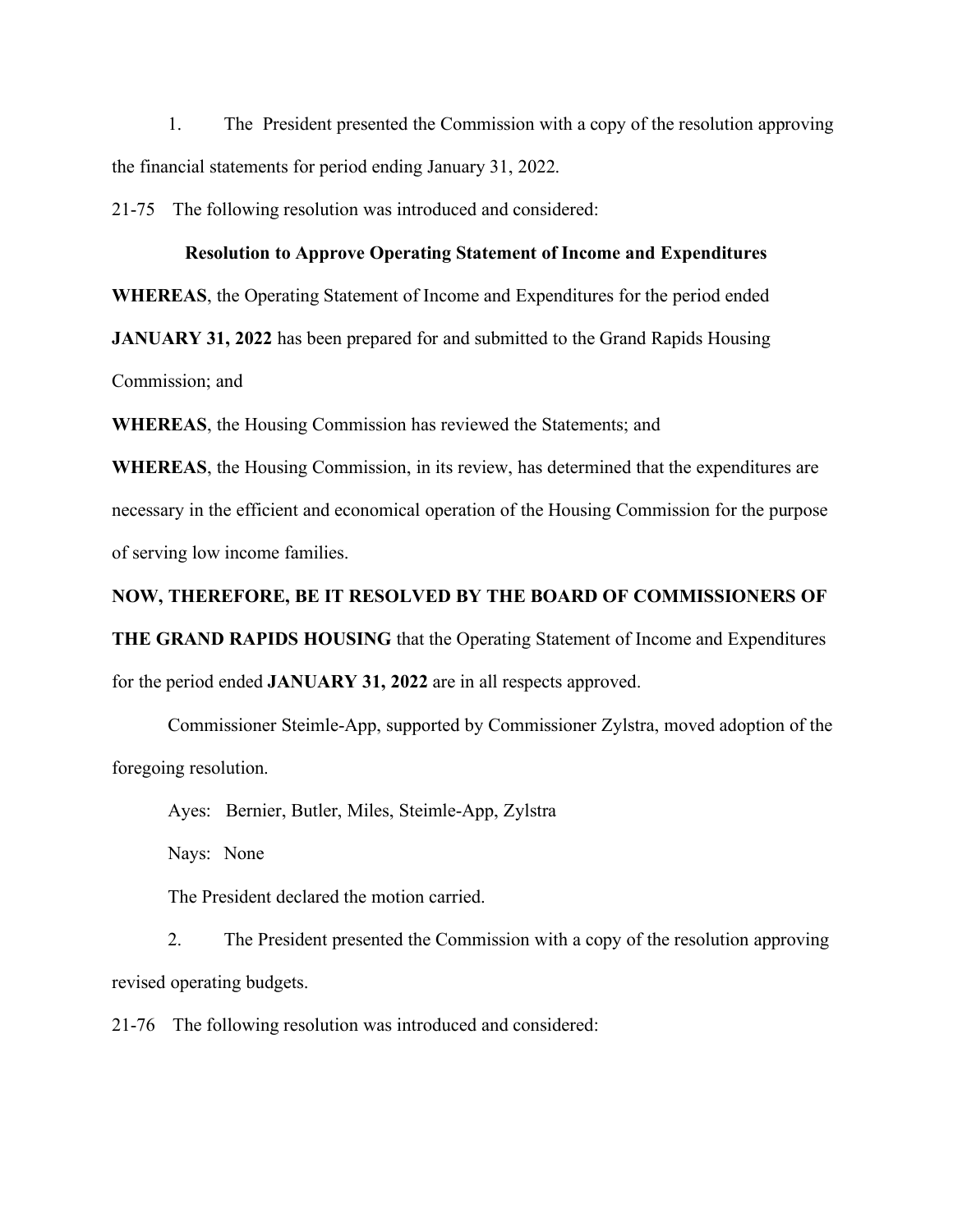## **Resolution to Approve Revised Operating Budgets**

## **for Fiscal Year Ending June 30, 2022**

**WHEREAS**, an operating budget for the fiscal year ending June 30, 2022 has been previously approved by the Grand Rapids Housing Commission; and

**WHEREAS**, the Grand Rapids Housing Commission, in its review, has determined that revisions to the operating budget are necessary for the efficient and economical operation of the programs.

## **NOW, THEREFORE, BE IT RESOLVED BY THE BOARD OF COMMISSIONERS OF**

## **THE GRAND RAPIDS HOUSING COMMISSION**, that the proposed revised operating

budget for the fiscal year ending June 30, 2022 is in all respects approved.

Commissioner Steimle-App, supported by Commissioner Zylstra, moved adoption of the foregoing resolution.

Ayes: Bernier, Butler, Miles, Steimle-App, Zylstra

Nays: None

The President declared the motion carried.

3. The President presented the Commission with a copy of the resolution approving the single audit for year ended June 30, 2021.

21-77 The following resolution was introduced and considered:

#### **Resolution to Approve Single Audit for Fiscal Year Ended June 30, 2021**

**WHEREAS**, the Grand Rapids Housing Commission contracted with the audit firm Plante Moran to conduct a Single Audit for the fiscal year ended June 30, 2021; and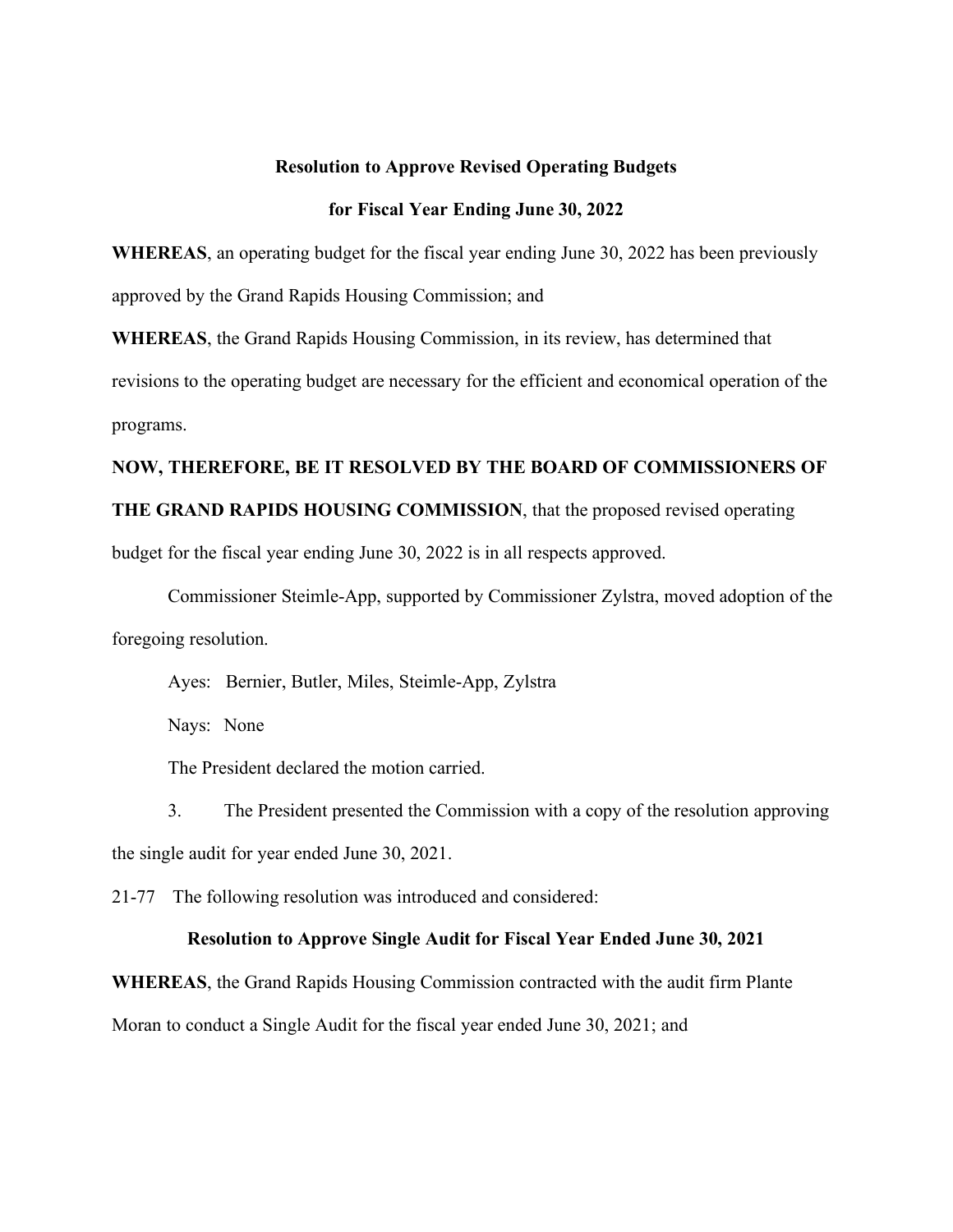**WHEREAS**, Plante Moran has completed their audit and issued a report for the Grand Rapids Housing Commission for the year ended June 30, 2021; and

**WHEREAS**, the Housing Commission, has reviewed the report and has determined that the report fairly presents the federal grants received by the Grand Rapids Housing Commission,

## **NOW, THEREFORE, BE IT RESOLVED BY THE BOARD OF COMMISSIONERS OF**

**THE GRAND RAPIDS HOUSING COMMISSION**, that the Single Audit report for the

Grand Rapids Housing Commission for the year ended June 30, 2021 is in all respects approved.

Commissioner Steimle-App, supported by Commissioner Zylstra, moved adoption of the foregoing resolution.

Ayes: Bernier, Butler, Miles, Steimle-App, Zylstra

Nays: None

The President declared the motion carried.

4. The President presented the Commission with a copy of the resolution approving audited statements for year ended June 30, 2021.

21-78 The following resolution was introduced and considered:

#### **Resolution to Approve Audited Financial Statements**

#### **for Fiscal Year Ended June 30, 2021**

**WHEREAS**, the Grand Rapids Housing Commission contracted with the audit firm Plante

Moran to prepare audited financial statements for the year ended June 30, 2021; and

**WHEREAS**, Plante Moran has completed their audit and issued draft statements for the Grand

Rapids Housing Commission for the year ended June 30, 2021; and

**WHEREAS**, the Housing Commission, has reviewed the statements and has determined that the report fairly presents the financial conditions of the Grand Rapids Housing Commission.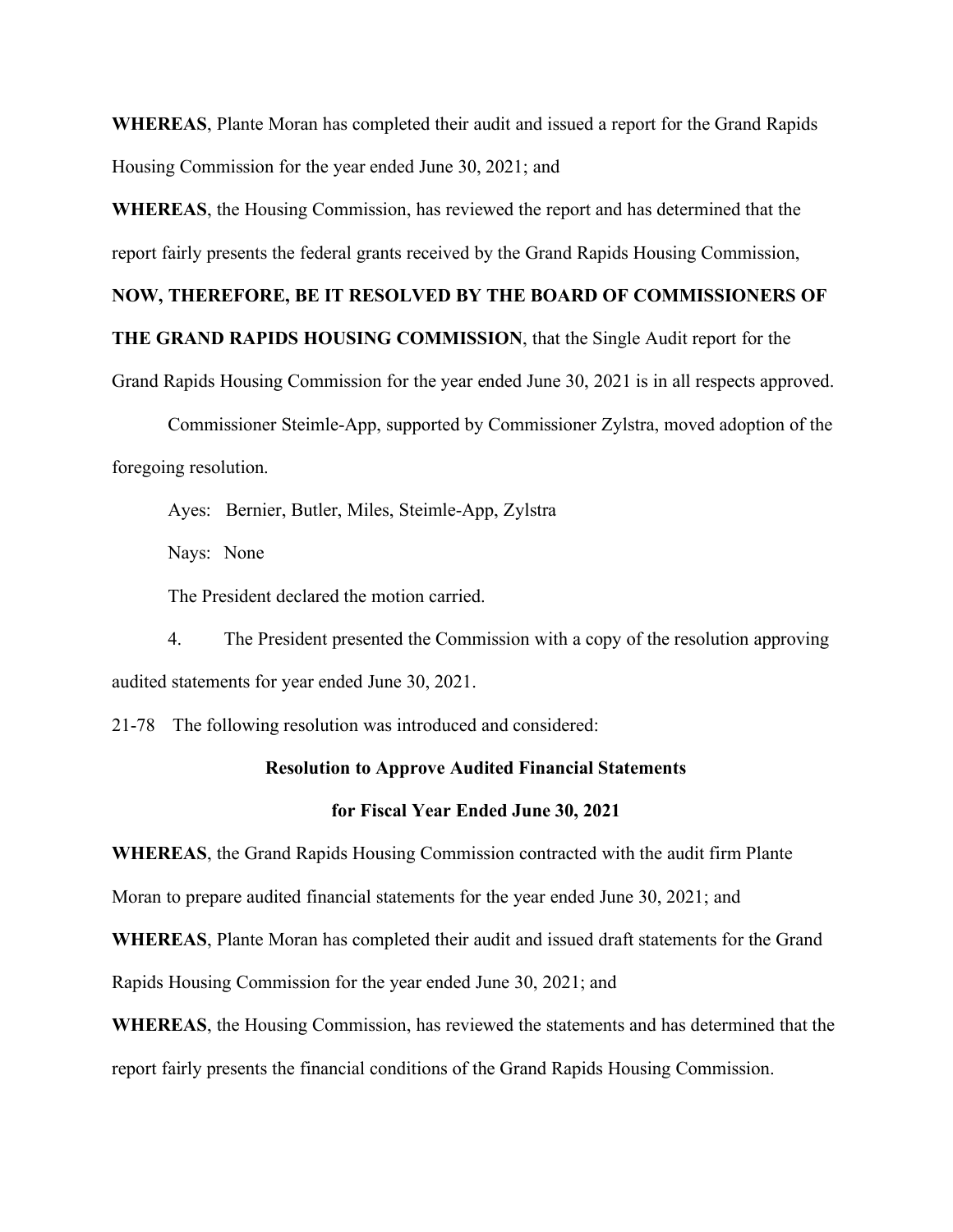**NOW, THEREFORE, BE IT RESOLVED BY THE BOARD OF COMMISSIONERS OF THE GRAND RAPIDS HOUSING COMMISSION**, that the audited financial statements for the Grand Rapids Housing Commission for the year ended June 30, 2021 is in all respects approved.

Commissioner Steimle-App, supported by Commissioner Zylstra, moved adoption of the foregoing resolution.

Ayes: Bernier, Butler, Miles, Steimle-App, Zylstra

Nays: None

The President declared the motion carried.

5. The President presented the Commission with a copy of the resolution approving Jean McKee Scholarship revision.

21-79 The following resolution was introduced and considered:

#### **Resolution to Approve Revision to the**

## **Jean McKee Resident Scholarship Program**

**WHEREAS**, the Grand Rapids Housing Commission (GRHC) administers the Jean McKee Resident Scholarship program with the goal of expanding access to education for Housing Commission residents; and

**WHEREAS**, Housing Commission staff have forged a partnership with the YMCA of Greater Grand Rapids that would allow for GRHC residents in grades K-12 to access valuable educational opportunities by attending day or overnight camp at the YMCA-operated Camp Manitou-Lin, with the YMCA picking up a quarter of the cost; and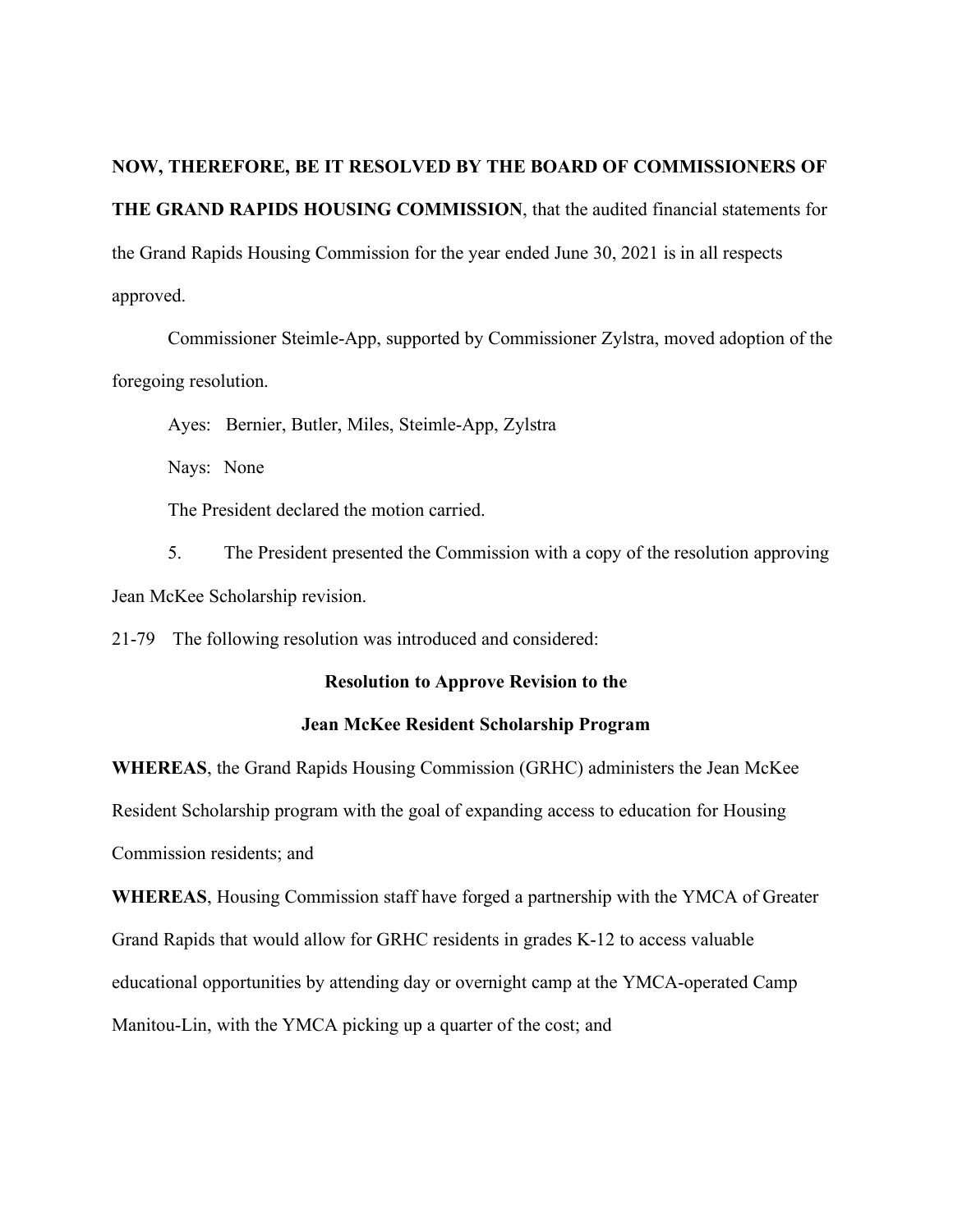**WHEREAS**, the GRHC has sought input from past Jean McKee Resident Scholarship program donors regarding the proposed plan to use a portion of the Scholarship fund to expand educational opportunities for children and youth; and

**WHEREAS**, Bill McKee, the son of the former Housing Commissioner in whose memory the Scholarship program was founded, provided the input that, "As to your proposed expansion of the scope of the program, that sounds fine to me, and again I think it is very much in line with my mom's life-long commitment to helping those less fortunate than her.";

## **NOW, THEREFORE, BE IT RESOLVED BY THE BOARD OF COMMISSIONERS OF**

**THE GRAND RAPIDS HOUSING COMMISSION**, that the proposed revision to the Jean McKee Resident Scholarship program is approved and the Executive Director is authorized to offer the following Jean McKee Resident Summer Camp Scholarship opportunities during summer 2022:

- Overnight camp scholarships for residents who've completed  $2<sup>nd</sup> 8<sup>th</sup>$  grades at a cost of \$500 per camper (discounted from full cost of \$750); approximate total Scholarship program funds committed: \$7,000.
- Day camp scholarships for residents in grades K-12 (Special Needs Camp for grades 5-12) at a cost of \$185 per camper (discounted from full cost of \$285); approximate total Scholarship program funds committed: \$6,000.
- Approximate total Jean McKee Resident Summer Camp Scholarship program funds committed: \$13,000.

Commissioner Zylstra supported by Commissioner Miles, moved adoption of the foregoing resolution.

Ayes: Bernier, Butler, Steimle-App, Zylstra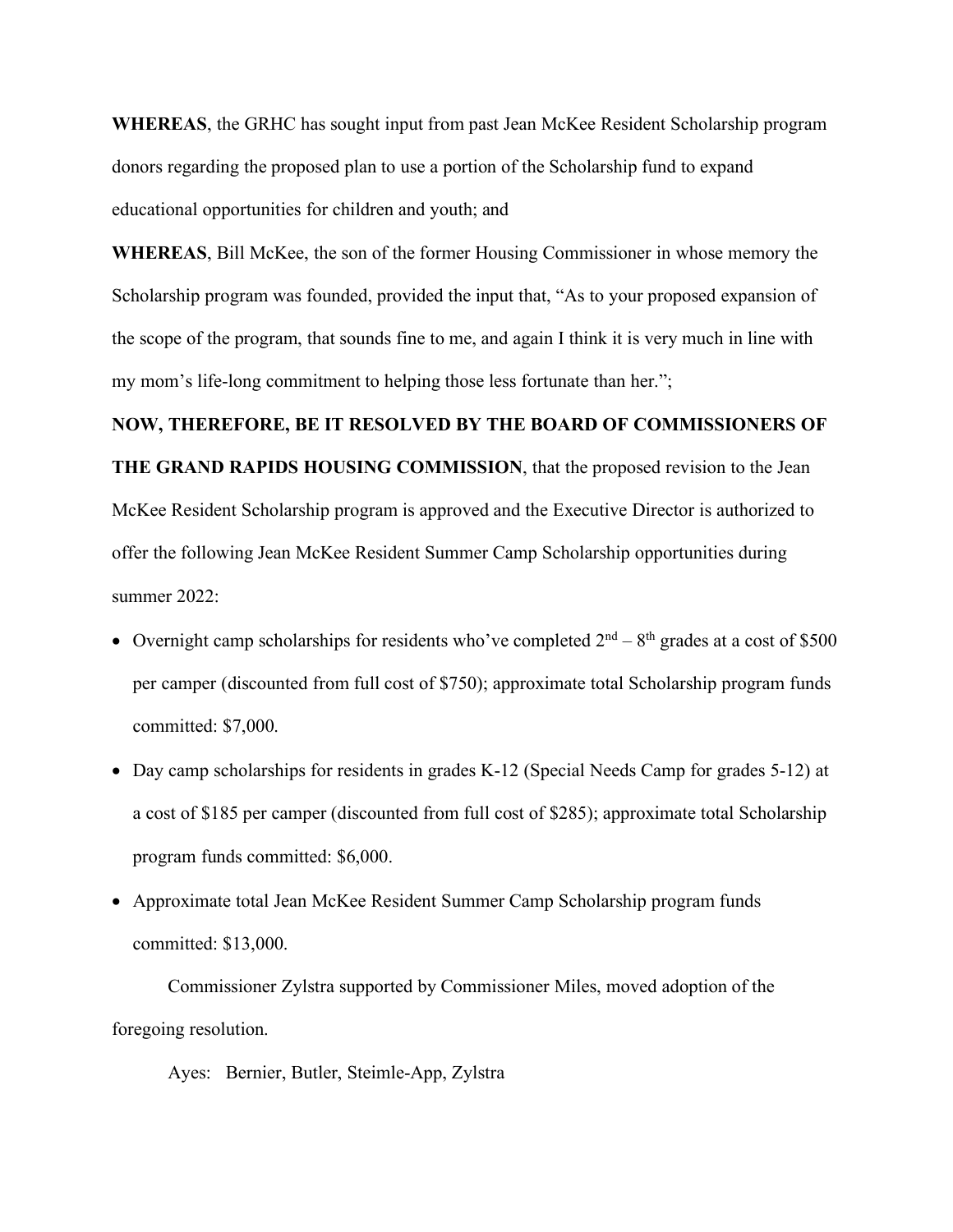Nays: None

Abstentions: Miles

The President declared the motion carried.

6. The President presented the Commission with a copy of the resolution approving special housing use.

21-80 The following resolution was introduced and considered:

## **Resolution to Permit Families to use Special Housing**

**WHEREAS**, The Grand Rapids Housing Commission may permit families to use special housing types that would include single room occupancy (SRO), congregate housing, group homes, shared housing, cooperative housing, and manufactured homes where the family owns the home and leases the space [24 CFR 982 Subpart M] and;

**WHEREAS**, the Commission is seeking to amend its Administrative Plan to include a number of special housing types that will increase affordable housing options for families struggling to find housing in our current housing market.

**WHEREAS**, staff would like to utilize Single Room Occupancy (SRO), Shared Housing, and Manufactured Homes (including manufactured home space rental) as special housing types for families seeking affordable housing.

**NOW, THEREFORE, BE IT RESOLVED BY THE BOARD OF COMMISSIONERS OF THE GRAND RAPIDS HOUSING COMMISSION** authorizes amending the Housing Choice Voucher Administrative Plan policy, "Special Housing Types," to allow for the use of SRO, Shared Housing, and Manufactured Homes.

Commissioner Steimle-App, supported by Commissioner Miles, moved adoption of the foregoing resolution.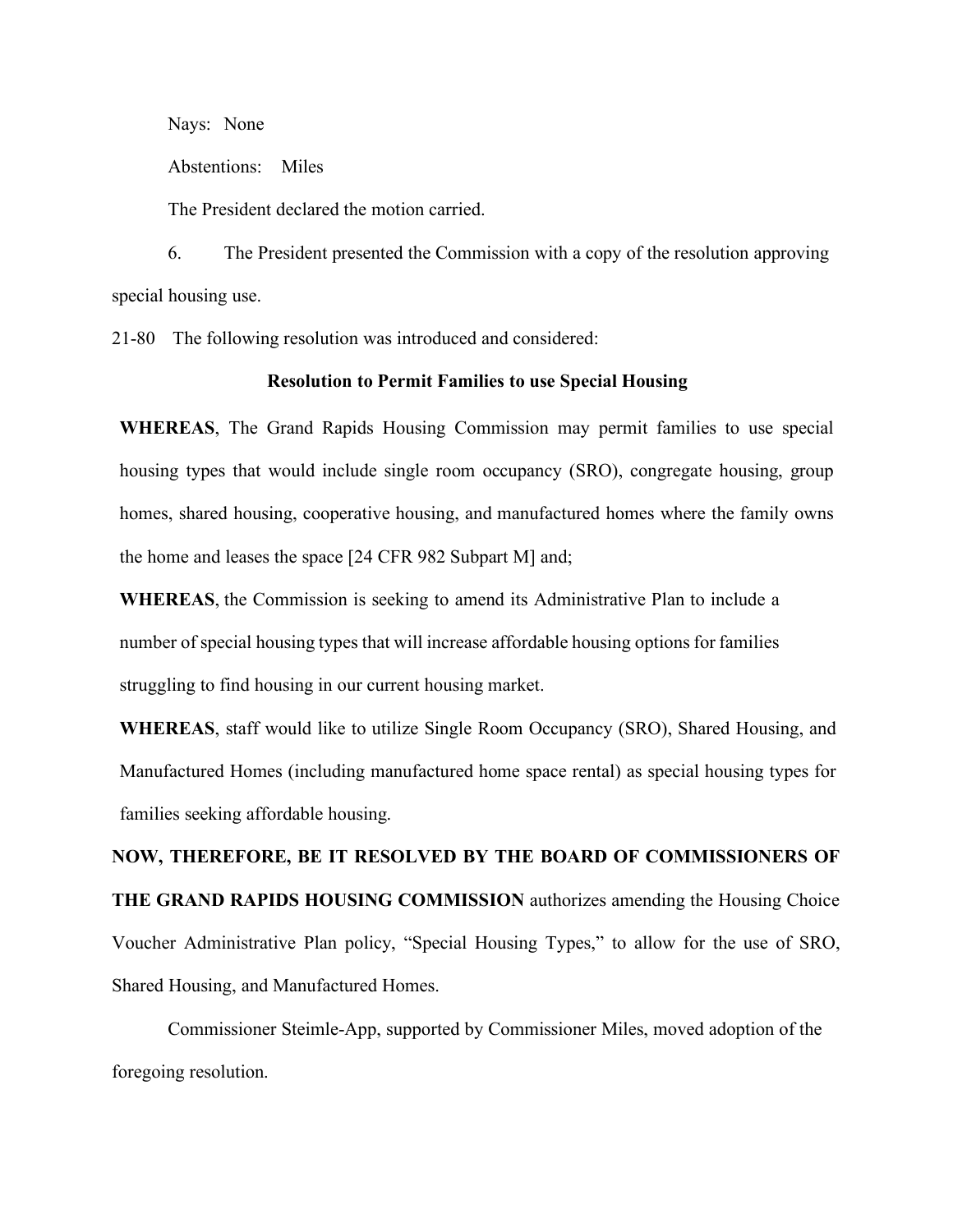Ayes: Bernier, Butler, Miles, Steimle-App, Zylstra

Nays: None

The President declared the motion carried.

7. The President presented the Commission with a copy of the resolution approving changes to utility, voucher, and rent payment standards.

21-81 The following resolution was introduced and considered:

# **Resolution to approve Utility Allowance, Fair Market Rents, and Voucher Payment Standards**

**WHEREAS,** on an annual basis, the Housing Commission secures a third party entity to provide the required utility allowance study used to determine utility allowances for the Low Income Public Housing and Housing Choice Voucher programs, and;

**WHEREAS,** the U.S. Department of Housing and Urban Development published the 2022 Fair Market Rents to be implemented by Housing Authorities by January 10, 2022 and the ability for Housing Authorities to determine the appropriate payment standard to be used in its metropolitan areas and;

**WHEREAS,** staff has determined that it will need to increase the 2022 Fair Markets Rents Payment Standard for all bedroom sizes to One Hundred and Ten percent (110%).

**NOW, THEREFORE, BE IT RESOLVED BY THE BOARD OF COMMISSIONERS OF THE GRAND RAPIDS HOUSING COMMISSION** authorizes the approval of the utility allowance, published 2022 Fair Market Rents and Voucher Payment Standard for all bedroom sizes to One Hundred and Ten percent.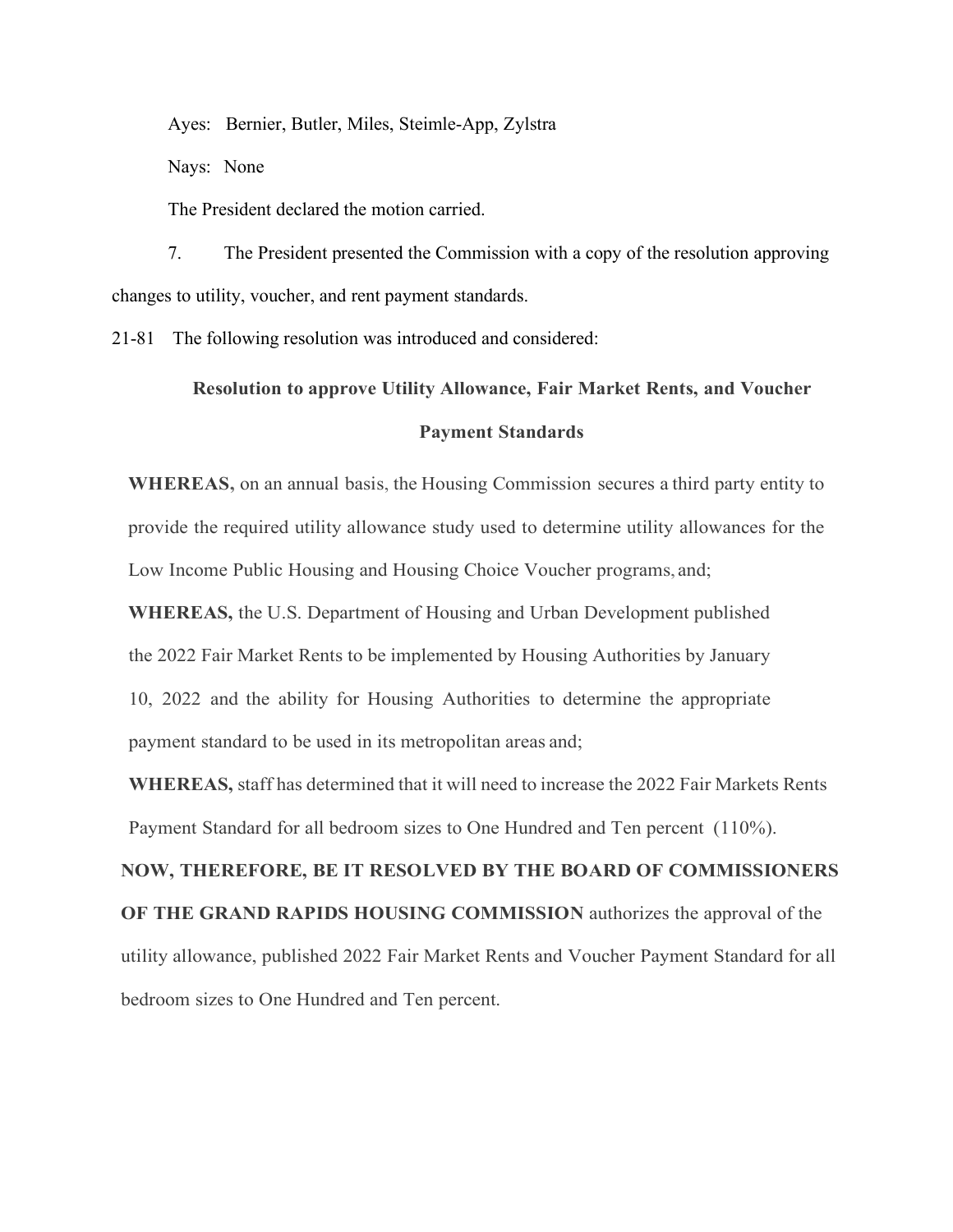Commissioner Miles, supported by Commissioner Steimle-App, moved adoption of the foregoing resolution.

Ayes: Bernier, Butler, Miles, Steimle-App, Zylstra

Nays: None

The President declared the motion carried.

## **DIRECTOR'S REPORT**

1. The Executive Director presented the Board with a copy of the Vacancy Report for January 2022.

| <b>Adams Park</b>        | 9              |
|--------------------------|----------------|
| Campau Commons           | 2              |
| Scattered Site I-V       | $\theta$       |
| <b>Public Hsg. Total</b> | 11             |
| Creston Plaza            | 3              |
| Hope Community           | $\overline{2}$ |
| <b>Leonard Terrace</b>   | 3              |
| Mt. Mercy                | 4              |
| <b>Ransom Tower</b>      | 5              |
| Sheldon Apts.            | 0              |
| <b>Overall Total</b>     | 28             |

2. The Executive Director presented the Board with a copy of the Section 8 Status Report for January 2022 which shows a 98% utilization rate.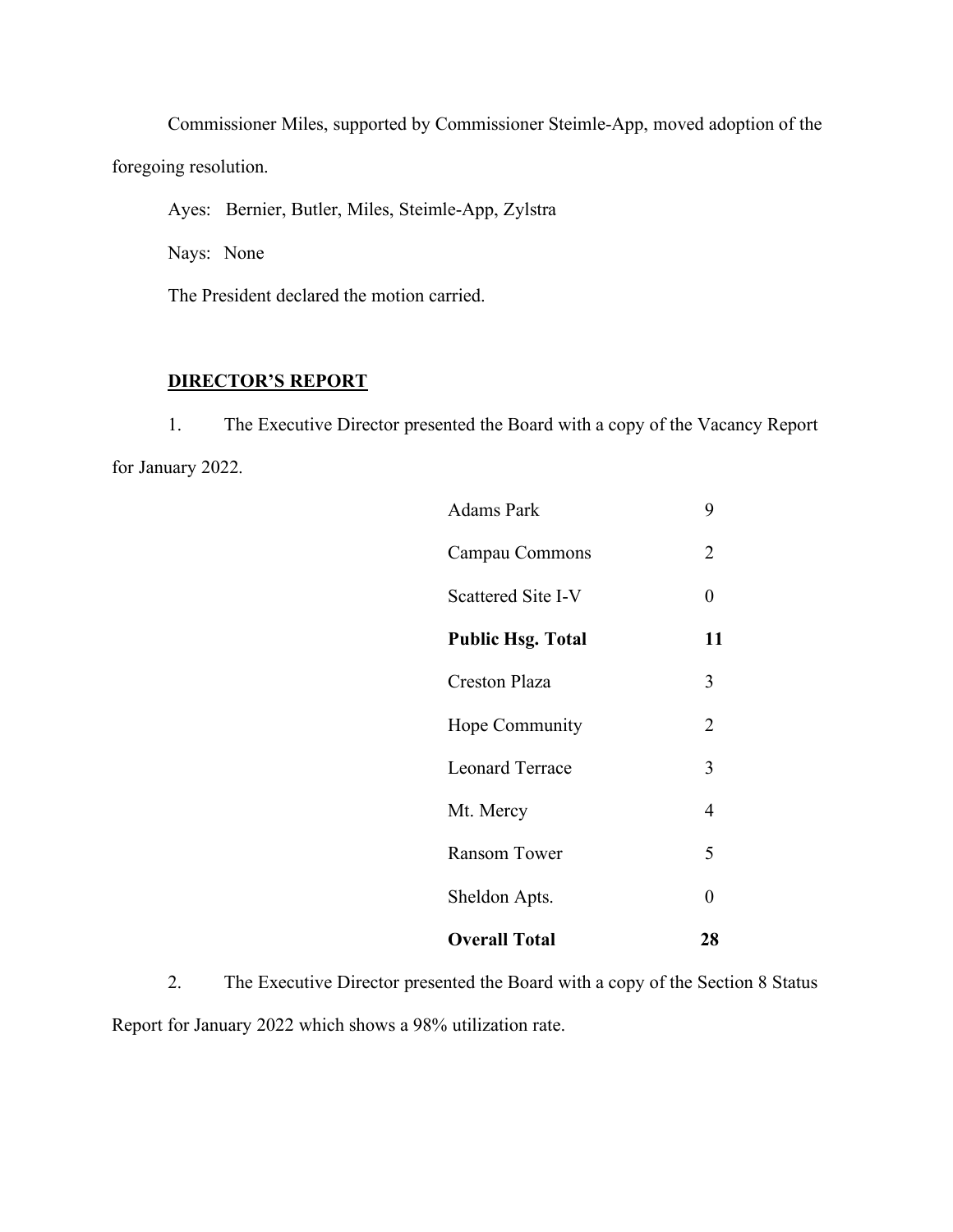3. The Executive Director presented the Board with a copy of the Personnel Report for January and February 2022.

4. The Executive Director informed the Board that the Jean McKee Scholarships are opening up and will be marketed to the residents.

5. The Executive Director gave the Board the Legislative Report from the NHLA and indicated that the budget has still not passed through congress.

6. The Executive Director informed the Board that a representative from HUD's Regional Administrative will be visiting the Grand Rapids Housings Commission.

7. The Executive Director informed the Board that there was extensive water damage in the office area at Hope Community from a broken sprinkler head. Rehab work will begin and staff have been able to move back upstairs as of today.

8. The Executive Director informed the Board that there is an employee lunch event happening on March 18 at Mount Mercy and all Board members are invited to attend.

#### **OTHER BUSINESS**

1. The Executive Director reminded the Board that the public comments on the Annual Plan is next month before the regular Board meeting. The Resident Advisory Board will meet previous to that meeting to give their approval.

2. The Executive received her performance reviews form the Board.

21-82 There being no further business to come before the Commission, it was moved by Commissioner Miles, supported by Commissioner Zylstra to adjourn.

Ayes: Bernier, Butler, Miles, Steimle-App, Zylstra

Nays: None